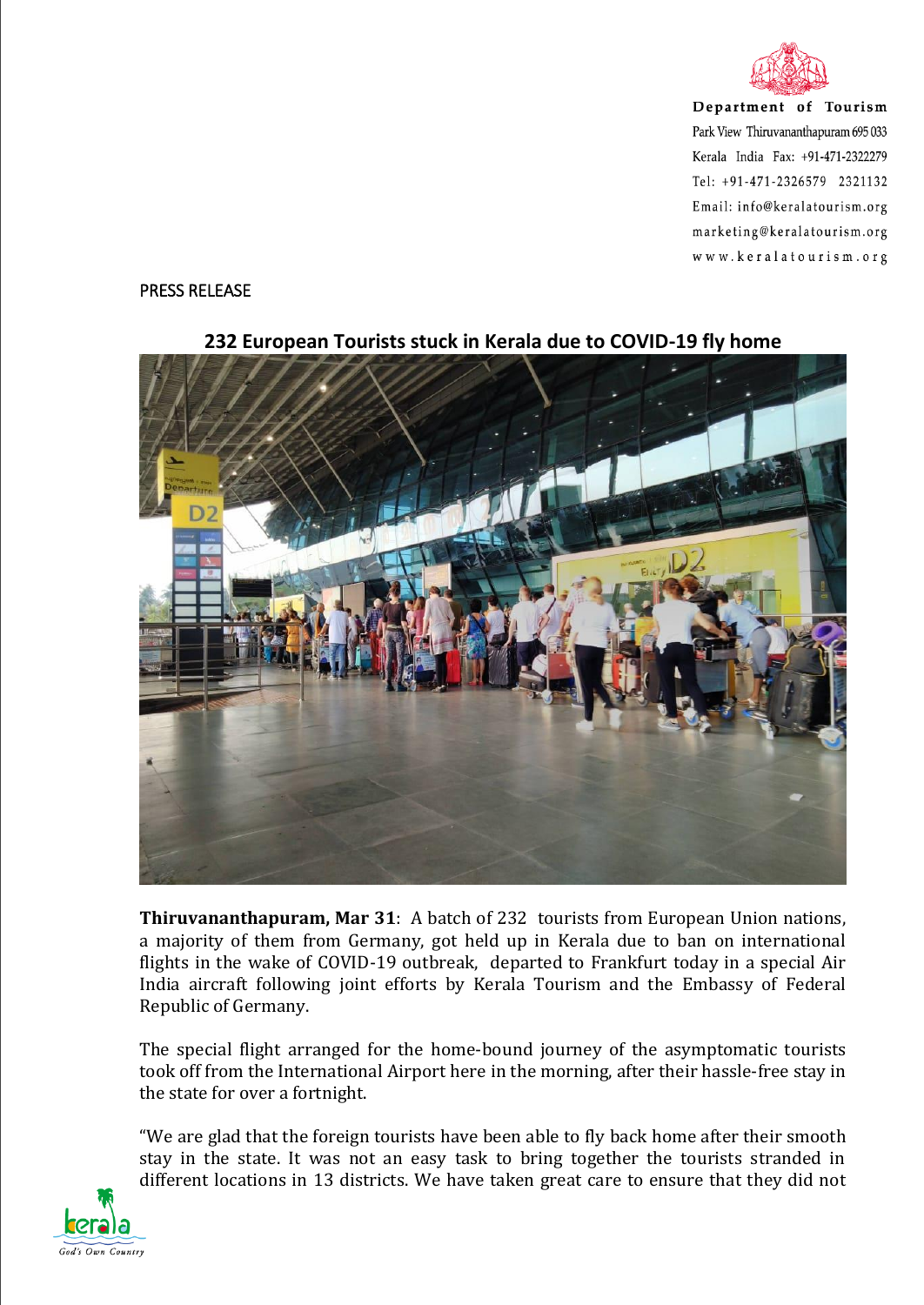

Department of Tourism Park View Thiruvananthapuram 695 033 Kerala India Fax: +91-471-2322279 Tel: +91-471-2326579 2321132 Email: info@keralatourism.org marketing@keralatourism.org www.keralatourism.org

face any difficulty during their stay. We always live up to the ideal of Adhithi Devo Bhava", said Kerala Tourism Minister Shri Kadakampally Surendran.

"Some other countries including UK have sought the state government's help for facilitating the transportation of the tourists from their countries", Shri Surendran said.

"All the passengers on the special aircraft were asymptomatic and were kept under quarantine for 14 days. It was the seamless working together of the Department of Tourism, the Embassy of Germany inIndia, the Hon'ble Consul General at Bangalore and the Honorary Consul at Thiruvananthapuram that led to the successful repatriation of the tourists," said Smt Rani George IAS, Secretary, Tourism, Government of Kerala.

"The unstinted support from Hon'ble Chief Minister and Hon'ble Minister for Tourism has greatly helped in facilitating the repatriation of the tourists. Today, it is gratifying to know that the tourists are on their way home, " she said.

"Kerala Tourism had provided all support and assistance to the tourists who were not able to return home due to the ban on international flights in the wake of COVID-19 outbreak as a global pandemic," said Shri P Bala Kiran IAS, Director of Tourism.

The Embassy of the Federal Republic of Germany had come forward to operate charter flights for the repatriation of the German and European Union nationals stranded in India. All asymptomatic tourists, who have not been in contact with high risk individuals and had completed 14 days in Kerala or had tested negative, were eligible to be repatriated under the programme.

Officials of the Tourism Department and the helpdesk set up under the Director of Tourism to ease the difficulties of the visitors worked tirelessly through the last week to contact the tourists and arrange their transportation to the state capital.

Kerala Tourism Development Corporation (KTDC) also stepped in by arranging accommodation for home-bound tourists in Thiruvananthapuram and provided services in their hotels, said Shri VR Krisha Teja, Managing Director, KTDC. The tourists stranded in different destinations of the state were brought to the state capital by specially arranged vehicles and expert drivers.

The Home Department, Police and a special medical team from the Health Department also joined the efforts for the safe passage of the tourists. The tourists had undergone the required medical check-up before their departure, which was arranged in KTDC's Hotel Samudra in Kovalam.